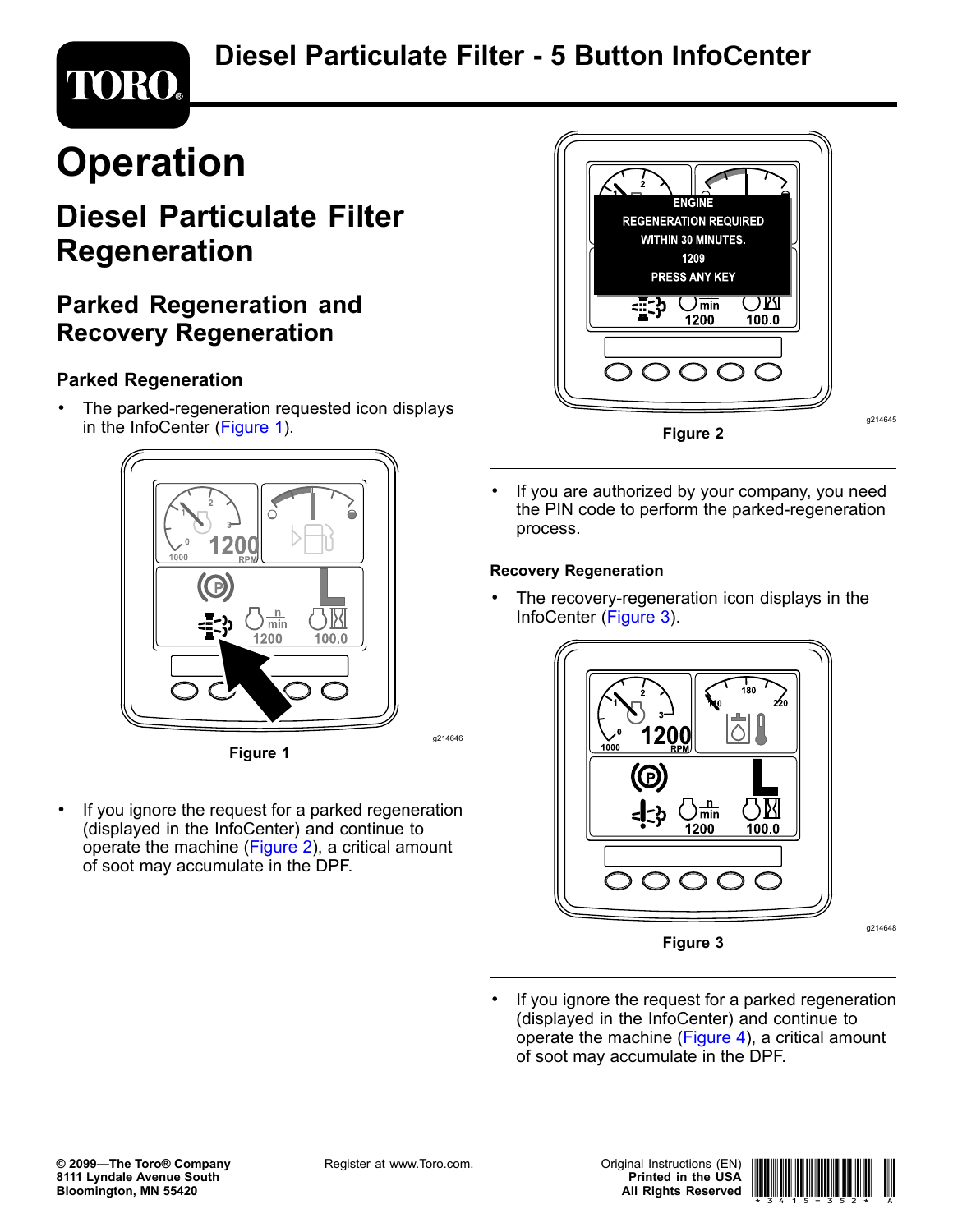<span id="page-1-0"></span>

• If you are authorized by your company, you need the PIN code to perform the recovery-regeneration process.

#### **Preparing to Perform <sup>a</sup> Parked or Recovery Regeneration**

- 1. Ensure that the machine has fuel in the tank for the type of regeneration you are performing:
	- • **Parked Regeneration:** Ensure that you have 1/4 tank of fuel before performing the parked regeneration.
	- • **Recovery Regeneration:** Ensure that you have 1/2 tank of fuel before performing the recovery regeneration.
- 2. Move the machine outside to an area away from combustible materials.
- 3. Park the machine on a level surface.
- 4. Ensure that the traction control or motion-control levers are in the NEUTRAL position.
- 5. If applicable, lower the cutting units and shut them off.
- 6. Engage the parking brake.
- 7. Set the throttle to the low IDLE position.

#### **Performing the Regeneration**

**Note:** For instructions on unlocking protected menus, refer to Accessing Protected Menus on the Software Guide for you machine.

1. On the MAIN MENU, press button 1 or button 2 to navigate to the SERVICE option, and press button 4 to select the SERVICE entry (Figure 5).



2. On the SERVICE menu, press button 1 or button 2 to navigate to the REGENERATION option, and press button 4 to select the REGENERATION entry (Figure 6).

If an UNAVAILABLE MESSAGE displays in the InfoCenter, perform the recommended actions described in the unavailable message table of (page ).



3. On the regeneration screen, press button 4 to start the regeneration process ([Figure](#page-2-0) 7).